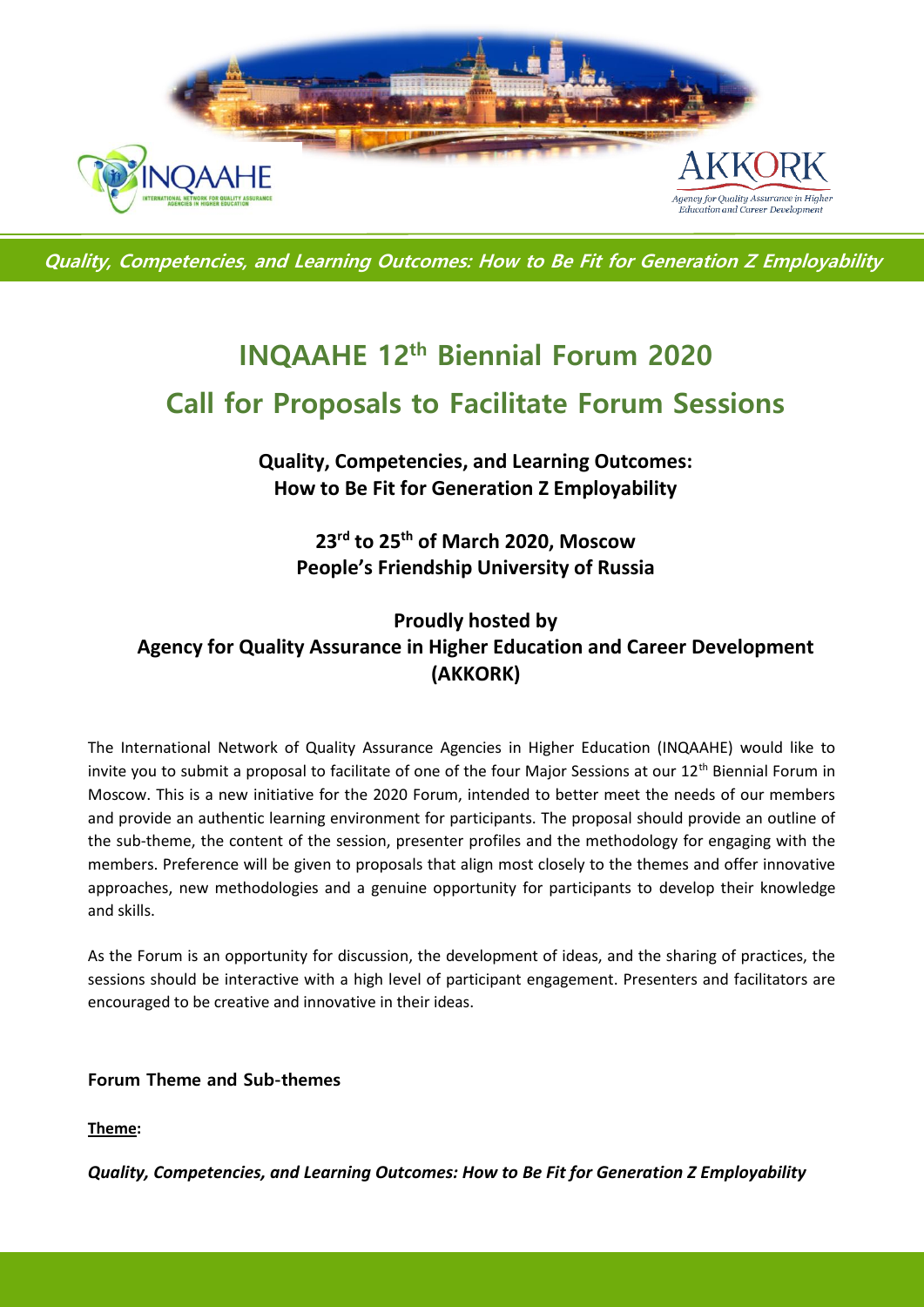

#### **Sub-Themes:**

#### **Sub-Theme 1: Building Generation Z Competences through Classical Approaches to Degree Offerings: innovative approaches to quality assurance and recognition of qualifications**

In the midst of substantial change in higher education provision, what are the enduring values and approaches that Quality Assurance Agencies should maintain? Are there elements of classical approaches to education or skills development that remain crucial to ensuring individual or overall Generation Z employability? How can classical approaches meet the new demands and work harmoniously with new approaches? Could subject specific reviews made more relevant, efficient and trustworthy? How do QA bodies communicate the importance of the enduring, while being responsive to changing demands from employers?

Two sessions under this subtheme will address the challenges and opportunities related to quality assurance, employability, and classical approaches to qualifications and degree offerings. Ideally, the sessions should be designed to offer a fruitful learning platform, the generation of new ideas and the formation of new approaches to QA. The session facilitators should have substantial experience working on or studying these issues, and participants should be able to take away the newly generated ideas, applied solutions, and innovative ways to assure quality for practical use in their external quality assurance EQA activities.

### **Sub-Theme 2: Advancing Generation Z Employability through New Forms of Learning: quality assurance and recognition of alternative credentials**

How should Quality Assurance Agencies address non-traditional higher education provision and their contribution to Generation Z employability? How are QAAs facilitating the expansion of educational access while maintaining quality, in particular as it connects to lifelong learning and the increasing granularity of learning opportunities, such as micro-credentials, badges, and stackable degrees, recognition of prior learning, competency-based education, and online learning? How are QAAs responding to the rapidly changing landscape of learning and at the same time ensuring learners have the relevant skills they need for success? What are the most practical approaches to the QA of alternative credentials and who should bear the responsibility for QA?

Two sessions under this subtheme will address the challenges and opportunities related to quality assurance, employability, and new approaches to qualifications and degree offerings. Ideally, the sessions should be designed to offer a fruitful learning platform, the generation of new ideas and the formation of new approaches to QA. The session facilitators should have substantial experience working on or studying these issues and participants would be able to take away newly generated ideas, applied solutions, and innovative ways to assure quality for practical use in their EQA activities.

#### **Requirements for Submissions**

The proposals should be developed around the following key guidelines though the authors are also encouraged to innovate and if necessary, go beyond these to propose better ways of presenting their sessions. It is worth bearing in mind that the target groups for INQAAHE Fora are the QA bodies, HEIs (IQA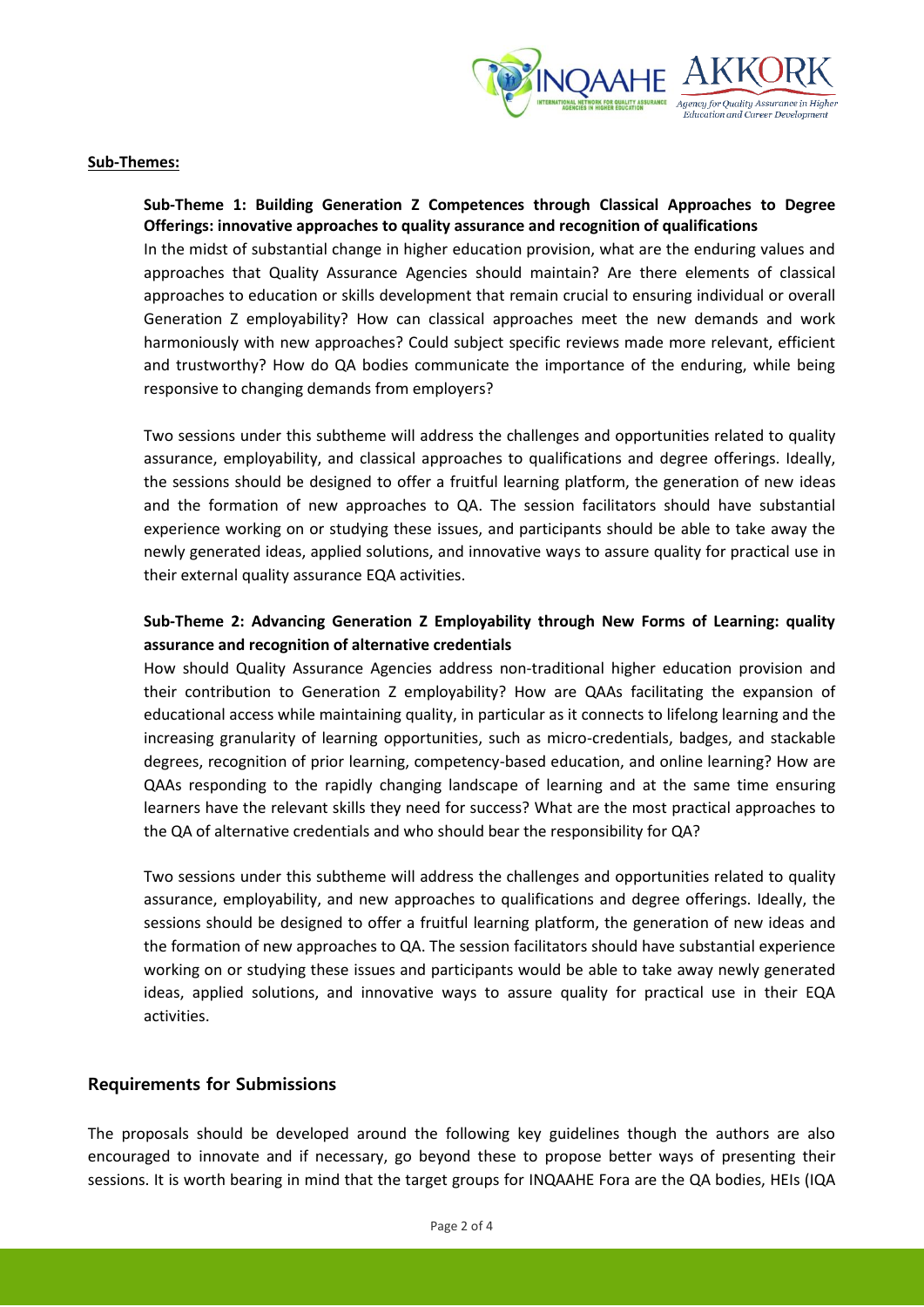

staff, top level management, faculty members), government representatives, QA networks, students (depending on the region where the INQAAHE event is hosted and the systems, students are encouraged to be an active part of the event).

The following information is required as a minimum:

- The sub-theme under which the session will be proposed;
- The specific title of the session linked to the sub-theme;
- The authors and the presenters (name, contact details, affiliation);
- The methodology for the sessions:
- Usually, the INQAAHE Fora attract around 250 participants, thus, consideration should be given to the number of participants;
- The novelty and innovation of the session proposal and the benefits of this approach;
- Logistics and other basic requirements.

#### **Timelines**

All the proposals must be submitted by **15th of October, 2019** to the INQAAHE Secretariat: [secretariat@inqaahe.org.](mailto:secretariat@inqaahe.org) The proposal file must be identified as follows: number of the subtheme, last name of the author, last name of any co-authors (i.e. 2 martin-jara, which means it is a proposal under subtheme 2, submitted by Martin and Jara).

Proposers will be notified if their proposal has been accepted by **15th of November, 2019**. The designs of the sessions must be finalized by the **20th of December, 2019**.

#### **Forum Registration**

Once the proposal is accepted then the authors of the proposal must register for the Forum. The deadline for the authors to register for the Forum is the **15th of January, 2020**.

Information on registration fees and early bird discounts will be available on the INQAAHE website.

#### **Contact Us**

For further information and questions regarding the submission of papers, please contact the INQAAHE Secretariat at:

The Catalan University Quality Assurance Agency, AQU Catalunya C. dels Vergós, 36-42 08017 Barcelona Tel: +34 93 268 89 50 Email: [secretariat@inqaahe.org](mailto:secretariat@inqaahe.org)

For further information regarding conference registration, hotel accommodations, and the conference program please contact the forum organizers: [akkork@akkork.ru](mailto:akkork@akkork.ru) or [esoboleva@akkork.ru.](mailto:esoboleva@akkork.ru)